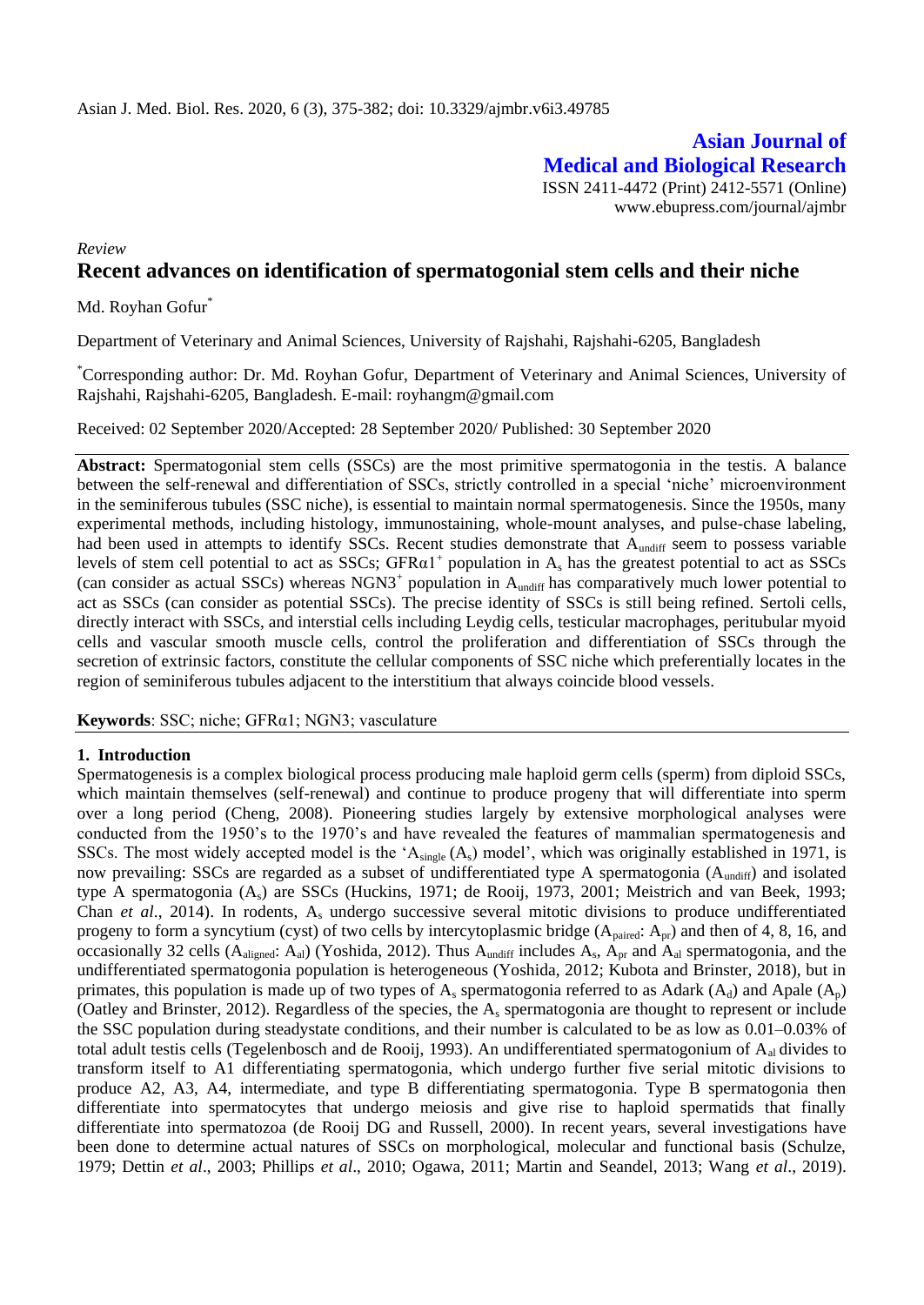However, it is still difficult to clearly identify SSCs because SSCs cannot be precisely identified by a few molecular markers and many of phenotypic characteristics of SSCs overlap with their progeny.

A balance between the self-renewal and differentiation of SSCs in the adult testis is essential to maintain normal spermatogenesis and fertility (Waheeb and Hofmann, 2011). Defects in either the self-renewal or differentiation of SSCs result in the arrest of spermatogenesis that leads to depletion of sperm and therefore infertility (Zhou and Griswold, 2008; Dissanayake, 2018). These two processes are tightly regulated by intrinsic signals in SSCs and extrinsic factors from the surrounding microenvironment, known as the SSC niche (La *et al*., 2018). The concept of stem cell niche was first proposed by Schofield in 1978, to describe a microenvironment that supports stem cells in the mammalian hematopoietic system (Schofield, 1978). Other stem cell niches have now been identified in most tissues of model organisms, including the intestine, skin, brain and testis (Kostereva and Hofmann, 2008). Stem cell niches define as a complex interplay of stimuli among stem cells, neighboring cells, and extracellular matrixes, collectively making up a microenvironment that controls stem cell behaviors, including self-renewal, pluripotency, quiescence and the ability to differentiate into single or multiple lineages (Adams and Scadden 2006; Oatley and Brinster, 2012). The SSC niche mediates extrinsic factors that regulate the self-renewal and differentiation of SSCs and ultimately regulate testicular homeostasis. In this mini-review, the author focuses the recent advances on: (1) identification of spermatogonial stem cells (SSCs); (2) cellular components of the SSC niche; (3) preferential location of the SSC niche in testis in mouse model.

#### **2. Identification of spermatogonial stem cells (SSCs)**

Spermatogonial stem cells (SSCs) continuously produced spermatozoa through spermatogenesis (Jan *et al*., 2012). The precise identity of SSCs is still being refined. Studies of well-characterized stem cells reveal why it is difficult to use markers to initially identify unknown stem cells. Stem cells do not simply exhibit constant signaling profiles, but rather these vary depending on the behavior of neighboring cells and their physiological environment (Morrison and Spradling, 2008). The original SSC model, known as the  $A_s$  model, proposed that  $A_s$ are definitive stem cells and the formation of cysts among their progeny is considered to reflect commitment to differentiation (Huckins, 1971; de Rooij, 1973, 2001; Meistrich and van Beek, 1993; Chan *et al*., 2014). However, in recent years, the  $A_s$  model has been challenged and refined by approaches including detailed expression analyses on a set of germ cell marker molecules (reviewd in Phillips *et al*., 2010; Chen and Liu, 2015) and live cell imaging on fluorescent-labeled type A spermatogonia (Kanatsu-Shinohara and Shinohara, 2013).

It is now clear that the  $A_s$  population is heterogeneous with a subset of  $A_s$  normally functioning as SSCs. It has been recently shown that, in addition to their varying cyst length,  $A_{\text{undiff}}$  includes  $A_s$ ,  $A_{\text{pr}}$  and  $A_{\text{al}}$  spermatogonia are also characterized by variable levels of gene expression (Phillips *et al*., 2010; Chen and Liu, 2015): GFRα1(GDNF family receptor alpha-1) and NANOS2 (Nanos C2HC-Type Zinc Finger 2) are expressed in a large subset of  $A_s$  and  $A_{pr}$  that is capable of steady-state self-renewal, contains the great majority of SSC activity and can consider as actual SSCs, while many of A<sub>al</sub> are NGN3<sup>+</sup> (Neurogenin-3: basic helix-loop-helix transcription factor), normally acts as transit-amplifying cells that will eventually undergo differentiation and meiosis. However, expression of GFRα1 and NGN3 exhibits internal heterogeneity in undifferentiated spermatogonia population (Yoshida *et al*., 2004, 2010; Suzuki *et al*., 2009; Zheng *et al*., 2009; Nakagawa *et al*., 2010). Thus, two major populations of  $A<sub>undiff</sub>$  can be distinguished by the expression status of GFR $\alpha$ 1 and NGN3. However A<sub>undiff</sub> in the NGN3<sup>+</sup> population still possess the potential to self-renew, *i.e.*, capable of switching to a GFRα1<sup>+</sup> state and contributing to the stem cell pool (Nakagawa *et al.*, 2007, 2010; Sada *et al.*, 2009; Suzuki *et al*., 2009; Barroca *et al*., 2009) and can consider as the potential SSCs based on the definition proposed by Potten and Loeffler (1990). They defined potential SSCs as an immediate progeny of actual SSCs that still retain stem cell potential (stemness) while usually undergoing differentiation as follows revealed in the recent studies.



**Figure 1. Differential expression of GFRα1<sup>+</sup> , NGN3<sup>−</sup> and cKit genes in stem (SSC), progenitor and differentiating spermatogonia.**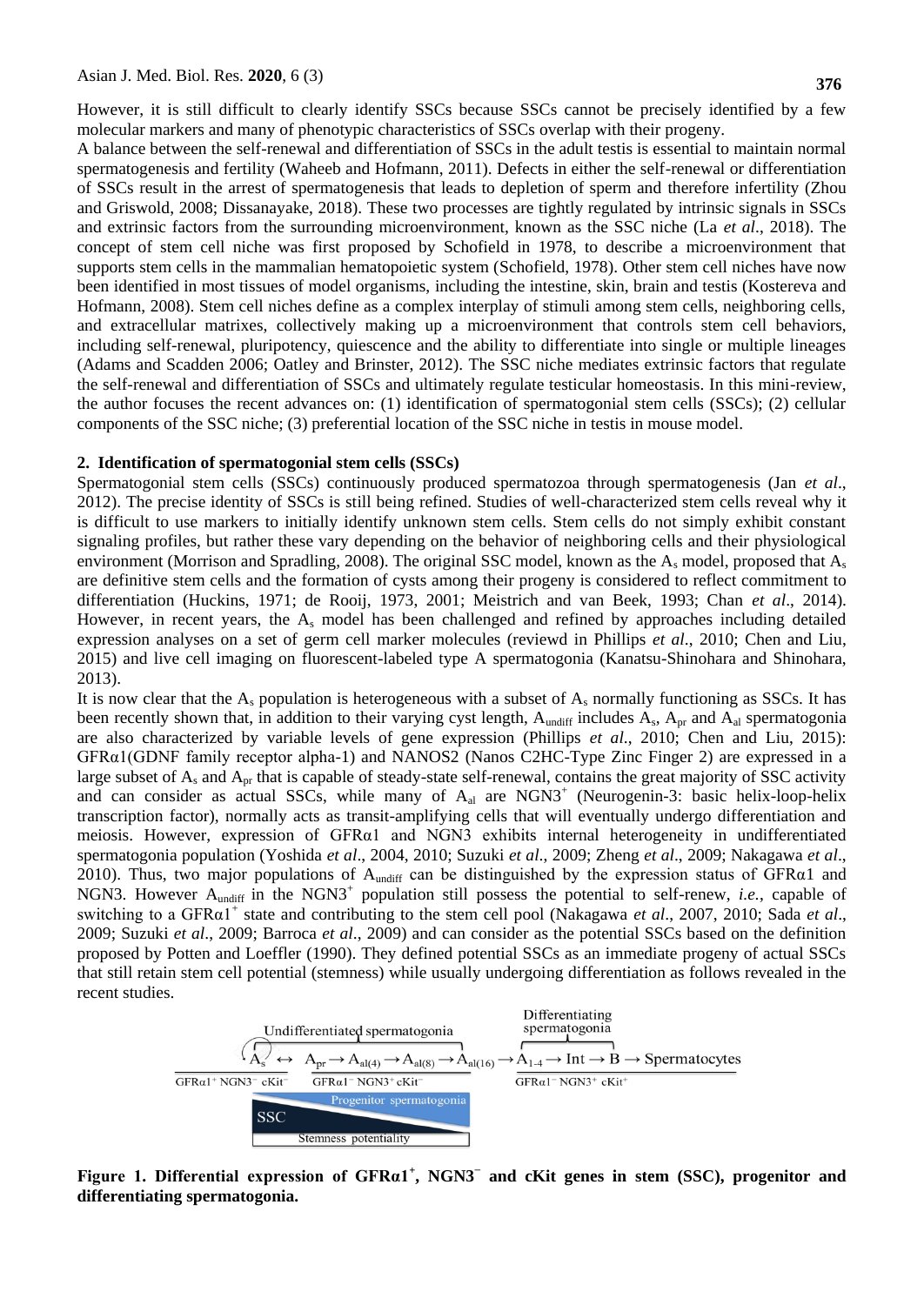Whether SSC division is a symmetric or asymmetric process in mammals remains a topic of debate. Regardless of division pathways, SSCs undergo either self-renewal, to maintain a pool of SSCs, or differentiation, committing to differentiating into spermatogonia and then entering meiosis. Spermatogonia may be basically classified into three categories: GFR $\alpha$ 1<sup>+</sup> NGN3<sup>−</sup> cKit<sup>−</sup> (A<sub>single</sub> spermatogonia, a potential candidate of SSC), GFRα1<sup>−</sup> NGN3<sup>+</sup>cKit<sup>−</sup>(progenitor spermatogonia, they are transit-amplifying cells that will eventually undergo differentiation process but still possess the potential to self-renew), and GFRα1<sup>−</sup> NGN3<sup>+</sup>cKit<sup>+</sup>(differentiating spermatogonia). While stem cell activity is considered to reside in the pool of A<sup>s</sup> spermatogonia, the tapered triangle on the below indicates that stem cell activity may extend to Apr and some Aal spermatogonia. The succession of the various types of germ cells during the early stage of mouse spermatogenesis is represented in the image:  $A_s$ ,  $A_{single}$  spermatogonia;  $A_{pr}$ ,  $A_{paired}$  spermatogonia;  $A_{al}$ ,  $A_{aligned}$  spermatogonia;  $A_{1-4}$ , types  $A_1$ - $A_4$ spermatogonia; Int, intermediate spermatogonia; B, type B spermatogonia.

 $A<sub>undiff</sub>$  forming cysts are heterogeneous in GFR $\alpha$ 1 and NGN3 expression profile except for those in cysts of  $A<sub>al</sub>$ .  $_{16}$ , which are essentially NGN3<sup>+</sup>. A<sub>undiff</sub> in shorter cysts (mainly <sub>Apr</sub>) and A<sub>s</sub> show a higher probability of being  $GFR\alpha1^+$  and NGN3<sup>−</sup> (Hara *et al.*, 2014) whereas  $A_{undiff}$  in longer cysts (mainly  $A_{al}$ ) tend to be  $GFR\alpha1^-$  and NGN3<sup>+</sup> (Nakagawa et al., 2010) suggesting that  $A<sub>undiff</sub>$  make a transition generally from being GFR $\alpha$ 1<sup>+</sup> NGN3<sup>−</sup> to GFRα1<sup>−</sup> NGN<sup>3+</sup> and then differentiate to cKit<sup>+</sup> A1 spermatogonia. Regardless of cell number in cysts, NGN3<sup>+</sup> populations (GFR $\alpha$ 1<sup>-</sup> NGN3<sup>+</sup> and GFR $\alpha$ 1<sup>+</sup> NGN3<sup>+</sup> subpopulation) in A<sub>undiff</sub> including A<sub>s</sub> are destined for differentiation indicating that all differentiating spermatogonia, which turn to express c-Kit, a spermatogonial maker for commitment to differentiation (Zhang *et al.*, 2011), are derived from NGN3<sup>+</sup> cells (Yoshida *et al.*, 2004, 2006). Thus, not all  $A_s$  behave equivalently as SSCs (Nagano, 2003). Moreover differentiation does not follow a strictly linear process in spermatogenesis. For example,  $NGN3<sup>+</sup> A<sub>a1-4</sub>$  can be generated either by division of GFR $\alpha$ 1<sup>+/−</sup> NGN<sup>3+</sup> A<sub>pr</sub> or by gain of NGN3 expression in GFR $\alpha$ 1<sup>+</sup> NGN3<sup>−</sup> A<sub>al-4</sub>. Furthermore, A<sub>pr</sub> and  $A_{al}$  are not committed unidirectionally for differentiation but are capable of reverting to  $A_s$  by reversion in gene expression or by clone fragmentation in the cysts (Nakagawa *et al*., 2010; Hara *et al*., 2014). By contrast, differentiation potential seems to likely increase and potential for reverting to GFR $\alpha^{1+}$  A<sub>s</sub>/SSCs likely decrease correspond to cell numbers in cysts formed by A<sub>undiff</sub> because differentiation frequencies into A1 spermatogonia are higher in cysts larger in A<sub>undiff</sub> cell number. GFR $\alpha$ 1<sup>+</sup> A<sub>s</sub> population, which may have the greatest potential to act as SSCs, preferentially maintain steady-state spermatogenesis. However in case of regeneration after tissue damage in the testis where most  $GFRa1^+$   $A_{undiff}$  die, NGN3<sup>+</sup> spermatogonia including  $A_s$ ,  $A_{pr}$  and  $A_{al}$  (nonstem cell undifferentiated spermatogonia) revert to be  $GFR\alpha1^+$  SSCs to maintain themselves by self-renewal and continue to produce progeny (Nakagawa *et al*., 2010). Even, the whole mount study suggests cKit-expressing type A1 spermatogonia possess SSC potential (Barroca et al., 2009). Overall, A<sub>undiff</sub> seem to possess a variable level of potential to act as SSCs; GFR $\alpha$ 1<sup>+</sup> population in A<sub>s</sub> has the greatest and NGN3<sup>+</sup> population in A<sub>undiff</sub> has comparatively much lower potential to become SSCs (Figure 1) and their potential is crucial for sperm production capacity in the testis. However, it is still challenging to distinguish SSCs clearly from A<sub>undiff</sub>.

# **3. Cellular components of SSC niche**

Niche-derived extrinsic stimuli and intrinsically expressed factors regulate stem cell self-renewal and differentiation that provide the foundation for testis homeostasis (Reinwald *et al*., 2016). Unlike the welldefined and distally localized germline stem cell niche in the gonads of other model organisms, such as Drosophila and C. elegans, the mammalian testis contains many potential germline stem cell niches (in the range of several thousand to 40,000 per testis) (Tegelenbosch and de Rooij, 1993; Shinohara *et al*., 2001) that are not well characterized, but are believed to be randomly located along the tubules. In part because the SSC niche lacks a stereotypic location (DeFalco *et al*., 2015), it has proven difficult to define its cellular constituents in mammals.

SSCs reside on the basement membrane of the seminiferous epithelium and contact with Sertoli cells, the only somatic cells forming the framework of the seminiferous epithelium (de Rooij, 2001; Kostereva and Hofmann, 2008; Waheeb and Hofmann, 2011). Peritubular myoid cells, Leydig cells, testicular macrophages, and vascular cells are present in the interstitium and are separated from SSCs by the basement membrane (Smith and Walker, 2014; Potter and DeFalco, 2017; Gofur and Ogawa, 2019; Gofur *et al*., 2020). Thus cell−cell communication not via cell−cell contact but extrinsic factors occurs between SSCs and the interstitial cells. Recently several factors are identified to regulate proliferation and differentiation of SSCs. Glial cell-derived neurotropic factor (GDNF), a member of the transforming growth factor β superfamily, promotes survival and differentiation in a variety of cells (Meng *et al*., 2000). In testis, GDNF is expressed in Sertoli cells and peritubular myoid cells (Tadokoro *et al*., 2002; Chen *et al*., 2016), and its receptors, GFRα1 and RET (GFRα1 is a GPI-linked cell surface receptor for GDNF and mediates activation of the RET receptor tyrosine kinase) are expressed in germ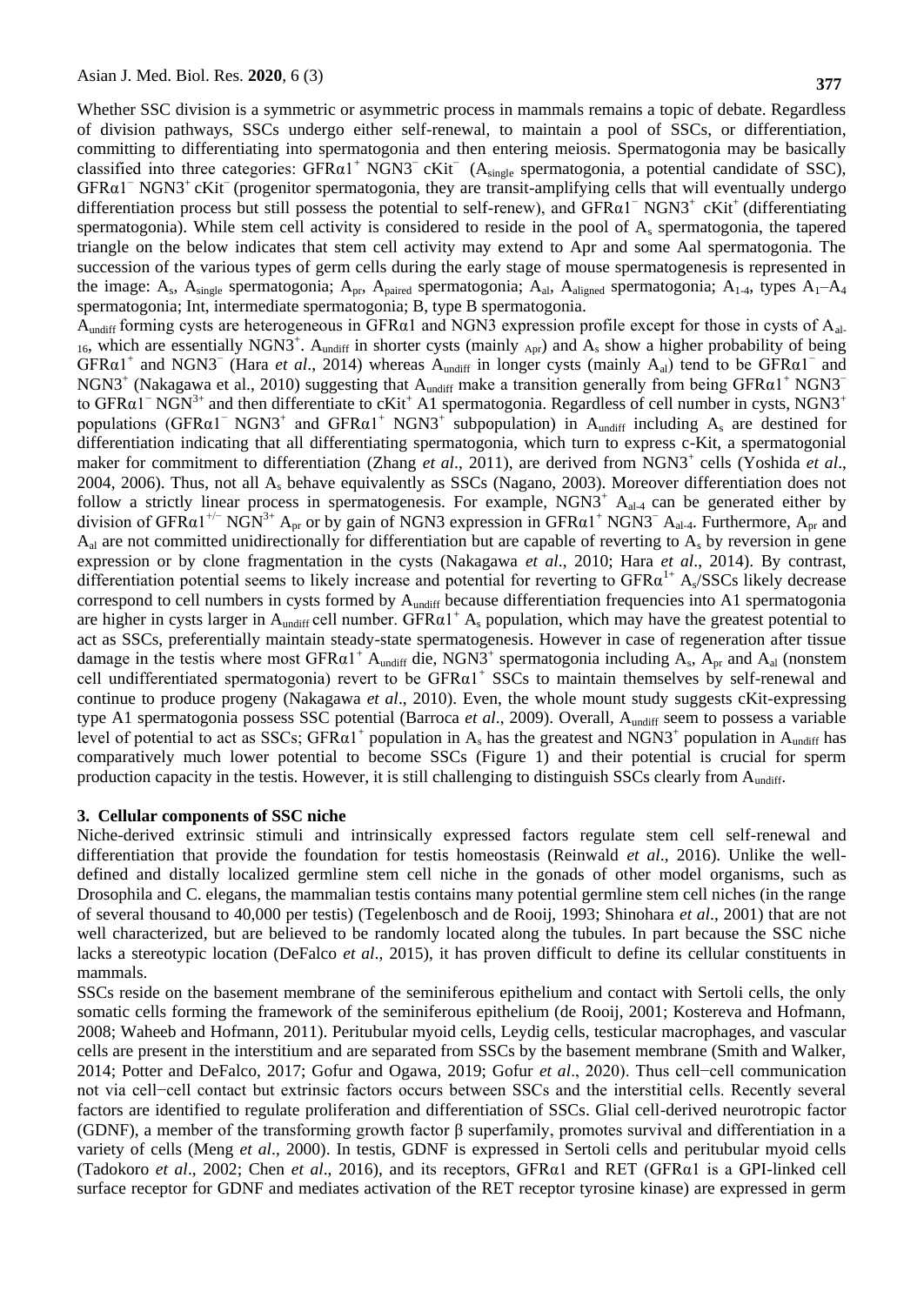cells including SSCs (Kubota *et al*., 2004; Fouchécourt *et al*., 2006). Thus GDNF signaling occurs in SSCs and modulates the survival and proliferation (self-renewal) of SSCs (Hofmann, 2008). A high concentration of GDNF promotes proliferation of undifferentiated spermatogonia, and a low concentration of GDNF induces spermatogonial differentiation (Meng *et al*., 2000; Kubota *et al*., 2004; Aponte *et al*., 2008; Wu *et al*., 2009). Not surprisingly, expression of the GDNF receptor, which consists of GFRα1 and RET, on SSCs is also critical for their fate determination. In particular, GFR $\alpha$ 1 is high in A<sub>s</sub> spermatogonia, which contain SSCs, but the expression decreases in Apr and Aal spermatogonia (Nakagawa *et al*., 2010). Basic fibroblast growth factor (bFGF) is secreted by Sertoli cells (Tadokoro *et al*., 2002) and Insulin-like growth factor-1 (IGF-1) is secreted by Leydig cells. They also influence the survival and proliferation of SSCs along with GDNF (Huang *et al*., 2009; Kanatsu-Shinohara and Shinohara, 2013; Muller *et al*., 2017). On the other hand, colony stimulating factor-1 (CSF-1, M-CSF) and retinoic acid (RA) are two key signaling pathways involved in the progression of spermatogenesis. CSF-1 is expressed in Leydig cells, peritubular myoid cells, testicular macrophages and vascular smooth muscle cells (DeFalco *et al*., 2015; Oatley *et al*., 2009) and its receptor is expressed in germ cells including SSCs and the exposure of CSF-1 to SSCs alters the fate decision of self renewal versus differentiation (Oatley *et al*., 2009). Another member of the fibroblast growth factor family, FGF9, has been recently shown to maintain expression of pluripotency-related genes and acts as an inhibitor of meiosis (Barrios *et al*., 2010; Bowles *et al*., 2010). Finally, Kit ligand (KitLG, stem cell factor, SCF), which is also produced by Sertoli cells, induces the differentiation of Aal spermatogonia into A1 cells (Pellegrini *et al*., 2008). Testicular macrophages and Leydig cells are thought to produce RA because two essential RA synthesis enzymes, ALDH1A2 and RDH10, are expressed in testicular macrophages and Leydig cells (DeFalco *et al*., 2015). RA stimulates c-Kit expression in spermatogonia and RA and c-Kit together direct the differentiation of spermatogonia (Basuda *et al*., 2015). Vasculature influences SSC dynamics through CSF1 and vascular endothelial growth factor (VEGF) (Potter and DeFalco, 2017). Moreover, these extrinsic signals will modulate SSC intrinsic signals such as kinases, second messengers and transcription factors to ensure homeostasis (Kostereva and Hofmann, 2008). Studies demonstrate that, Sertoli cells and interstitial cells including Leydig cells, testicular macrophages, peritubular myoid cells and vascular smooth muscle cells provide several essential extrinsic factors influencing SSC fate decision. Thus these cells along with SSCs form the special microenvironment that called SSC niche (Figure 2) crucial for SSC self-renewal and differentiation indicating that these cells are components of SSC niche.



**Figure 2. Cellular components of SSC niche. Sertoli cell and intersticial cells including Leydig cell, myoid cell, macrophage and smooth muscle cells of interstial blood vessels secrete several extrinsic factors influencing the SSCs fate decision (either self-renewal or differentiation, on demand). Thus these cells along with SSCs form the special microenvironment, the SSC niche.**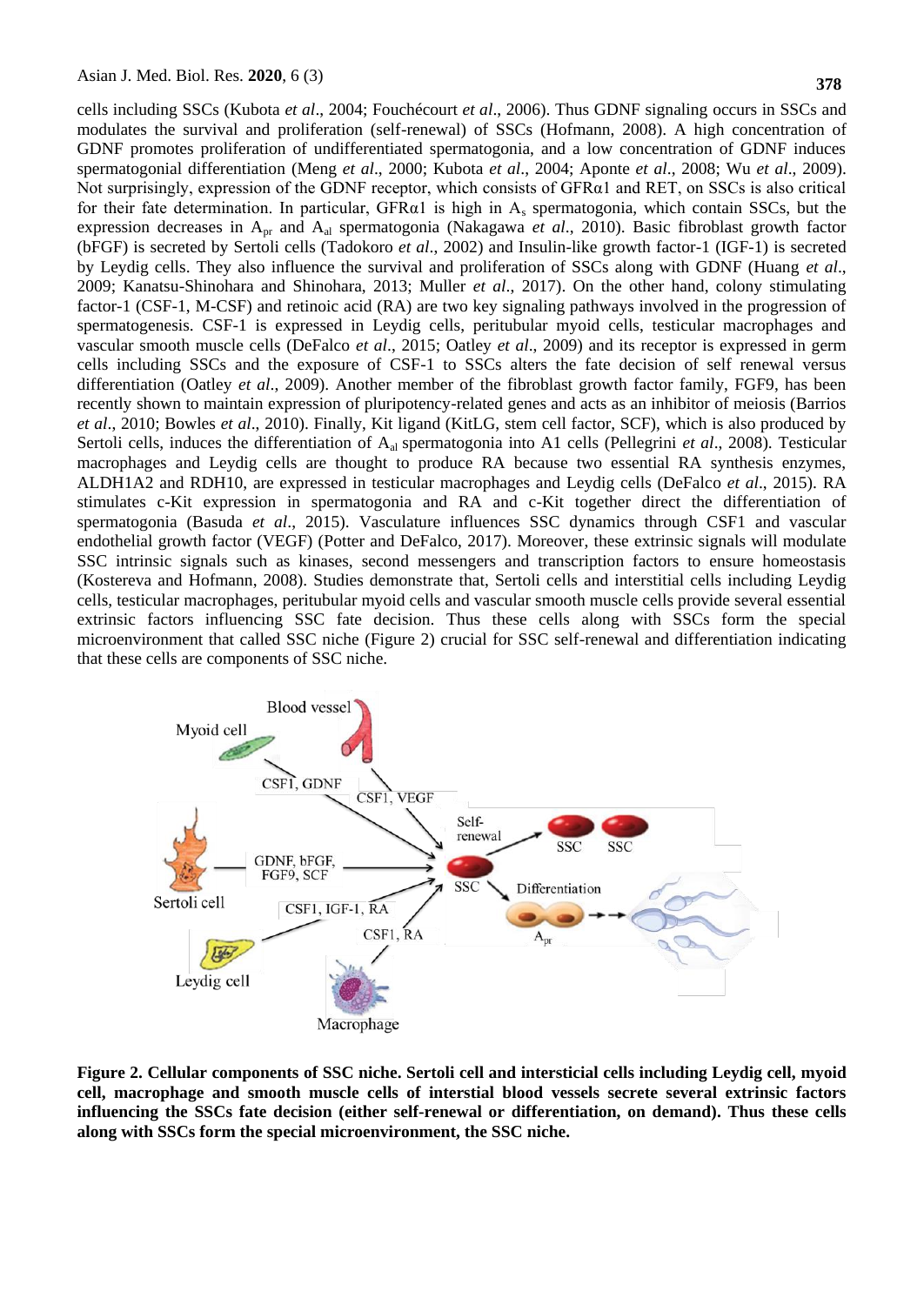#### **4. Preferential location of SSC niche**

Niches have a defined anatomical location (Schofield, 1978; Jones and Wagers, 2008). SSCs are functionally linked to their niche or special microenvironment that influences their behaviors on self-renewal and differentiation (Kostereva and Hofmann, 2008). A<sub>undiff</sub> including SSCs are scattered throughout seminiferous tubules in the testis and thus the SSC niche seems to be also scattered (Hara *et al*., 2014; Ikami *et al*., 2015). It is important to determine where the SSC niche locates in the testis because the nature of SSC niche is directly related to the nature of SSCs (Kostereva and Hofmann, 2008). However, no specific substructures have been identified yet for the SSC niche.

SSCs cannot be clearly identified in the tissue of the testis yet but a subset of A<sub>undiff</sub> constitutes a pool of SSCs (Yoshida, 2012; Kubota and Brinster, 2018). Thus many studies have examined the preferential location of  $A<sub>undiff</sub>$  in the testis in order to identify the SSC niche and SSCs as a consequence. GFR $\alpha$ 1<sup>+</sup> cells comprise 30– 40% of the entire undifferentiated spermatogonia (Nakagawa *et al.*, 2010). Although GFR $\alpha$ 1<sup>+</sup> A<sub>undiff</sub> (a most likely candidate for SSCs) are found over the basal compartment seminiferous tubules, immunostaining studies demonstrated that they show biased localization to the area adjacent to the interstitium that always coincide blood vessels (Chiarini-Garcia *et al*., 2001, 2003; Compos-Junior *et al*., 2012; de Rooij, 2015). On differentiation, they migrate from this region to spread over the basal compartment, which has been implicated by careful investigation of testis sections and observed directly by intravital live-imaging studies (Chiarini-Garcia et al., 2003; Hara et al., 2014; Yoshida et al., 2007). NGN3<sup>+</sup> spermatogonia, which are predominantly composed of Aundiff but not the entire, and give rise to all types of spermatogonia in the mature testis (Yoshida *et*  al., 2004, 2006). The GFP-labeled NGN3<sup>+</sup> spermatogonia showed variable distribution patterns corresponding to the stages of seminiferous epithelia (spermatogenic stages): they preferentially located in the region of seminiferous tubules adjacent to blood vessels at stages IV to VI, and their vascular preference became weaker at stages VII and VIII, when the Aal to A1 transition occurs (Chiarini-Garcia *et al*., 2003; Yoshida *et al*., 2007). Time-lapse imaging and three dimensional reconstruction, and also in allograft of the seminiferous tubule fragment show a clear spatial correlation between Aundiff and blood vessels (Yoshida et al., 2007): Aundiff preferentially located in the region adjacent to the bifurcation of blood vessels in the normal testis as well as in the graft of seminiferous tubule fragments. Thus, not only  $GFR\alpha1^+$  A<sub>undiff</sub> (a most likely candidate for SSCs) but also  $NGN3^+$  A<sub>undiff</sub> preferentially locate in the region of seminiferous tubules adjacent to blood vessels especially at the branching points of blood vessels, and this may indicate the SSC niche forms in close association with blood vessels.

# **5. Conclusions**

According to recent advances on identification of SSCs and their niche, the following can be concluded: (1)  $A_{\text{undiff}}$  seem to possess variable levels of stem cell potential to act as SSCs; GFR $\alpha$ 1<sup>+</sup> population in  $A_s$  has the greatest potential to act as SSCs (can consider as actual SSCs) whereas NGN3<sup>+</sup> population in A<sub>undiff</sub> has comparatively much lower potential to act as SSCs (can consider as potential SSCs). (2) Sertoli cells and interstitial cells including Leydig cells, testicular macrophages, peritubular myoid cells and vascular smooth muscle cells together with SSCs form a special microenvironment called "SSC niche" by secreting several essential extrinsic factors crucial for SSC self-renewal and differentiation suggesting that these cells are the components of SSC niche. (3) GFR $\alpha$ 1<sup>+</sup> A<sub>undiff</sub>, a most likely candidate for SSCs, preferentially locate in the region of seminiferous tubules adjacent to blood vessels especially at the branching points, indicates that the SSC niche forms in close association with blood vessels.

### **Conflict of interest**

None to declare.

#### **References**

Adams G and D Scadden, 2006. The hematopoietic stem cell in its place. Nat. Immunol., 7: 333–337.

- Aponte PM, T Soda, KJ Teerds, SC Mizrak, HJ van de Kant and DG de Rooij, 2008. Propagation of bovine spermatogonial stem cells in vitro. Reproduction, 136: 543–557.
- Barrios F, D Filipponi, M Pellegrini, MP Paronetto, S Di Siena, R Geremia, P Rossi, M De Felici, EA Jannini and S Dolci, 2010. Opposing effects of retinoic acid and FGF9 on Nanos2 expression and meiotic entry of mouse germ cells. J. Cell Sci., 123: 871–880.
- Barroca V, B Lassalle, M Coureuil, JP Louis, F Le Page, J Testart, I Allemand, L Riou and P Fouchet, 2009. Mouse differentiating spermatogonia can generate germinal stem cells in vivo. Nat. Cell Biol., 11: 190-196.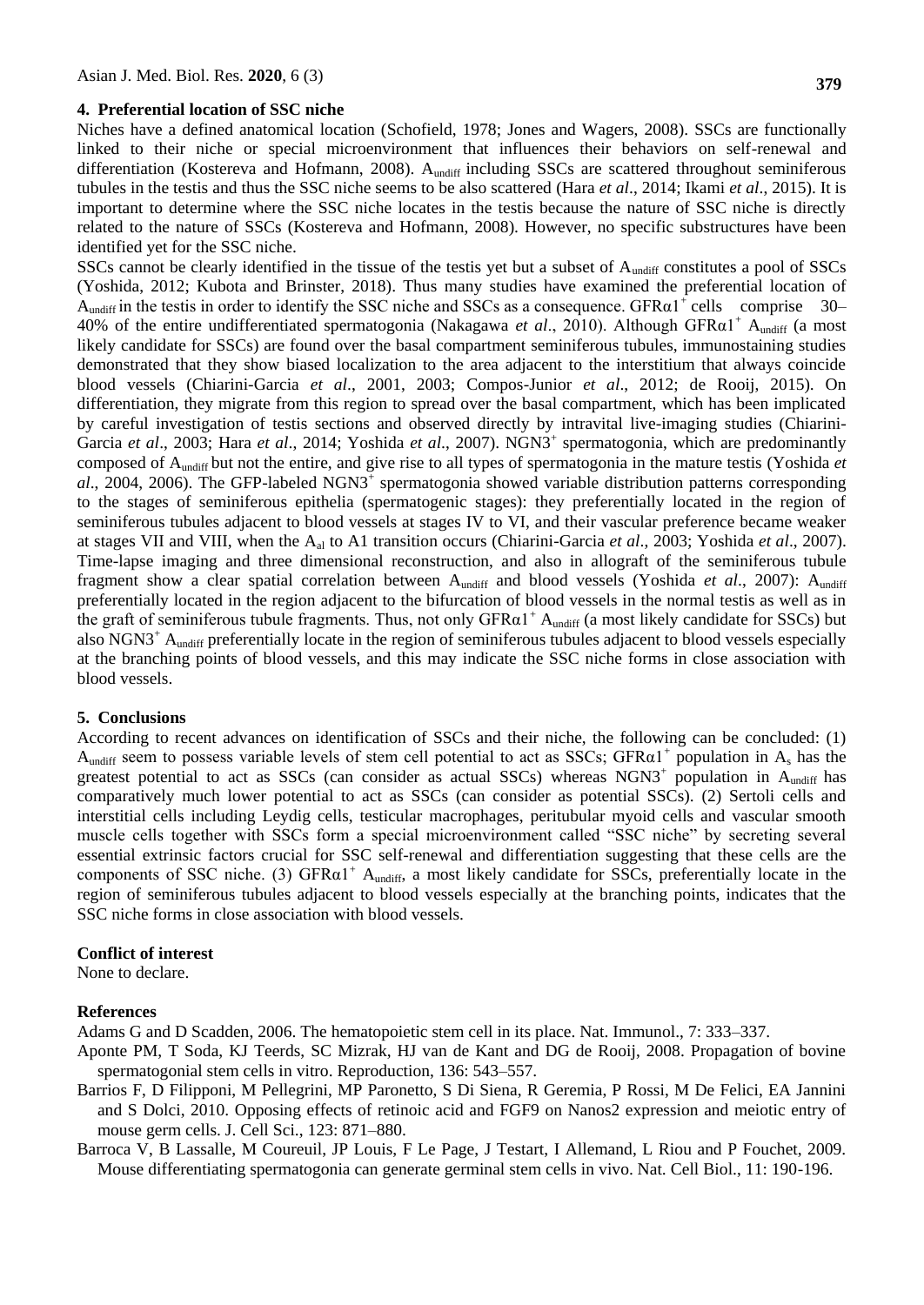- Bowles J, CW Feng, C Spiller, TL Davidson, A Jackson and P Koopman, 2010. FGF9 suppresses meiosis and promotes male germ cell fate in mice. Dev. Cell, 19: 440–449.
- Busada JT, VA Chappell, BA Niedenberger, EP Kaye, BD Keiper, CA Hogarth and CB Geyer, 2015. Retinoic acid regulates Kit translation during spermatogonial differentiation in the mouse. Dev. Biol., 397: 140–149.
- Campos-Junior PHA, GMJ Costa, SMSN Lacerda, JV Rezende-Neto, AM de Paula, MC Hofmann and LR de França, 2012. The spermatogonial stem cell niche in the collared peccary **(***Tayassu tajacu***)**. Biol. Reprod., 86: 155, 1–10.
- Chan F, MJ Oatley, AV Kaucher, QE Yang, C.J Bieberich, CS Shashikant and JM Oatley, 2014. Functional and molecular features of the Id4+ germline stem cell population in mouse testes. Genes Dev., 28: 1351–1362.
- Chen SR and YX Liu, 2015. Regulation of spermatogonial stem cell self-renewal and spermatocyte meiosis by Sertoli cell signaling. Reproduction, 149: R159-R167.
- Chen LY, WD Willis and EM Eddy, 2016. Targeting the Gdnf Gene in peritubular myoid cells disrupts undifferentiated spermatogonial cell development. Proc. Natl. Acad. Sci. USA., 113: 1829–1834.
- Cheng CY, 2008. Molecular Mechanisms in Spermatogenesis. Landes Bioscience and Springer Science+Business Media, LLC, USA.
- Chiarini-Garcia H, JR Hornick, MD Griswold and LD Russell, 2001. Distribution of type A spermatogonia in the mouse is not random. Biol. Reprod., 65: 1179-1185.
- Chiarini-Garcia H, AM Raymer and Russell LD, 2003. Non-random distribution of spermatogonia in rats: evidence of niches in the seminiferous tubules. Reproduction, 126: 669-680.
- de Rooij DG and LD Russell, 2000. All you wanted to know about spermatogonia but were afraid to ask. J. Androl., 21: 776–798.
- de Rooij DG, 2015. The spermatogonial stem cell niche in mammals. In: Griswold MD. (ed) [Sertoli Cell](https://www.sciencedirect.com/science/book/9780124170476)  Biology. 2nd [edn. Academid Press, USA. pp. 9](https://www.sciencedirect.com/science/book/9780124170476)9-121
- de Rooij DG, 2001. Proliferation and differentiation of spermatogonial stem cells. Reproduction, 121: 347–354.
- de Rooij DG, 1973. Spermatogonial stem cell renewal in the mouse: I. Normal situation. Cell Tissue Kinet., 6: 281– 287.
- DeFalco T, SJ Potter, AV Williams, B Waller, MJ Kan and B Capel, 2015. Macrophages Contribute to the Spermatogonial Niche in the Adult Testis. Cell Rep., 12: 1107-1119.
- Dettin L, N Ravindranath, MC Hofmann and M Dym, 2003. Morphological Characterization of the Spermatogonial Subtypes in the Neonatal Mouse Testis. Biol. Reprod., 69: 1565–1571.
- Dissanayake DMAB, 2018. In Vitro Spermatogenesis; Past, Present, and Future. *In*: Meccariello R and Chianese R (ed), Spermatozoa - [Facts and Perspectives.](https://www.intechopen.com/books/spermatozoa-facts-and-perspectives) IntechOpen. doi: 10.5772/intechopen.73505
- Fouchécourt S, M Godet, O Sabido and P Durand, 2006. Glial cell-line-derived neurotropic factor and its receptors are expressed by germinal and somatic cells of the rat testis. J. Endocrinol., 190: 59-71.
- Gofur MR and Ogawa K, 2019. Compartments with predominant ephrin-B1 and EphB2/B4 expression are present alternately along the excurrent duct system in the adult mouse testis and epididymis. Andrology, 7: 888–901.
- Gofur MR, Alam J and Ogawa K, 2020. Expression and localisation of ephrin-B1, EphB2, and EphB4 in the mouse testis during postnatal development. Reprod. Biol., 20: 321–332.
- Hara K, T Nakagawa, H Enomoto, M [Suzuki,](https://pubmed.ncbi.nlm.nih.gov/?term=Suzuki+M&cauthor_id=24792118) M [Yamamoto,](https://pubmed.ncbi.nlm.nih.gov/?term=Yamamoto+M&cauthor_id=24792118) BD [Simons](https://pubmed.ncbi.nlm.nih.gov/?term=Simons+BD&cauthor_id=24792118) and S [Yoshida,](https://pubmed.ncbi.nlm.nih.gov/?term=Yoshida+S&cauthor_id=24792118) 2014. Mouse spermatogenic stem cells continually interconvert between equipotent singly isolated and syncytial states. Cell Stem Cell, 14: 658-672.
- Hofmann MC, 2008. Gdnf signaling pathways within the mammalian spermatogonial stem cell niche. Mol. Cell Endocrinol., 288: 95–103.
- Huang YH, CC Chin, HN Ho, CK Chou, CN Shen, HC Kuo, TJ Wu, YC Wu, YC Hung, CC Chang and TY Ling, 2009. Pluripotency of mouse spermatogonial stem cells maintained by IGF-1- dependent pathway. FASEB J., 23: 2076-2087.
- Huckins C, 1971. The spermatogonial stem cell population in adult rats: I. Their morphology, proliferation and maturation. Anat. Rec., 169: 533– 558.
- Ikami K, M Tokue, R Sugimoto, C [Noda,](https://pubmed.ncbi.nlm.nih.gov/?term=Noda+C&cauthor_id=25858458) S [Kobayashi,](https://pubmed.ncbi.nlm.nih.gov/?term=Kobayashi+S&cauthor_id=25858458) K [Hara](https://pubmed.ncbi.nlm.nih.gov/?term=Hara+K&cauthor_id=25858458) and S [Yoshida,](https://pubmed.ncbi.nlm.nih.gov/?term=Yoshida+S&cauthor_id=25858458) 2015. Hierarchical differentiation competence in response to retinoic acid ensures stem cell maintenance during mouse spermatogenesis. Development, 142: 1582-1592.
- Jan SZ, G Hamer, S Repping, DG [de Rooij,](https://pubmed.ncbi.nlm.nih.gov/?term=de+Rooij+DG&cauthor_id=22366765) AMM [van Pelt](https://pubmed.ncbi.nlm.nih.gov/?term=van+Pelt+AM&cauthor_id=22366765) and TL [Vormer,](https://pubmed.ncbi.nlm.nih.gov/?term=Vormer+TL&cauthor_id=22366765) 2012. Molecular control of rodent spermatogenesis. Biochim. Biophys. Acta., 1822: 1838–1850.
- Jones D and A Wagers, 2008. No place like home: anatomy and function of the stem cell niche. Nat. Rev. Mol. Cell. Biol., 9: 11–21.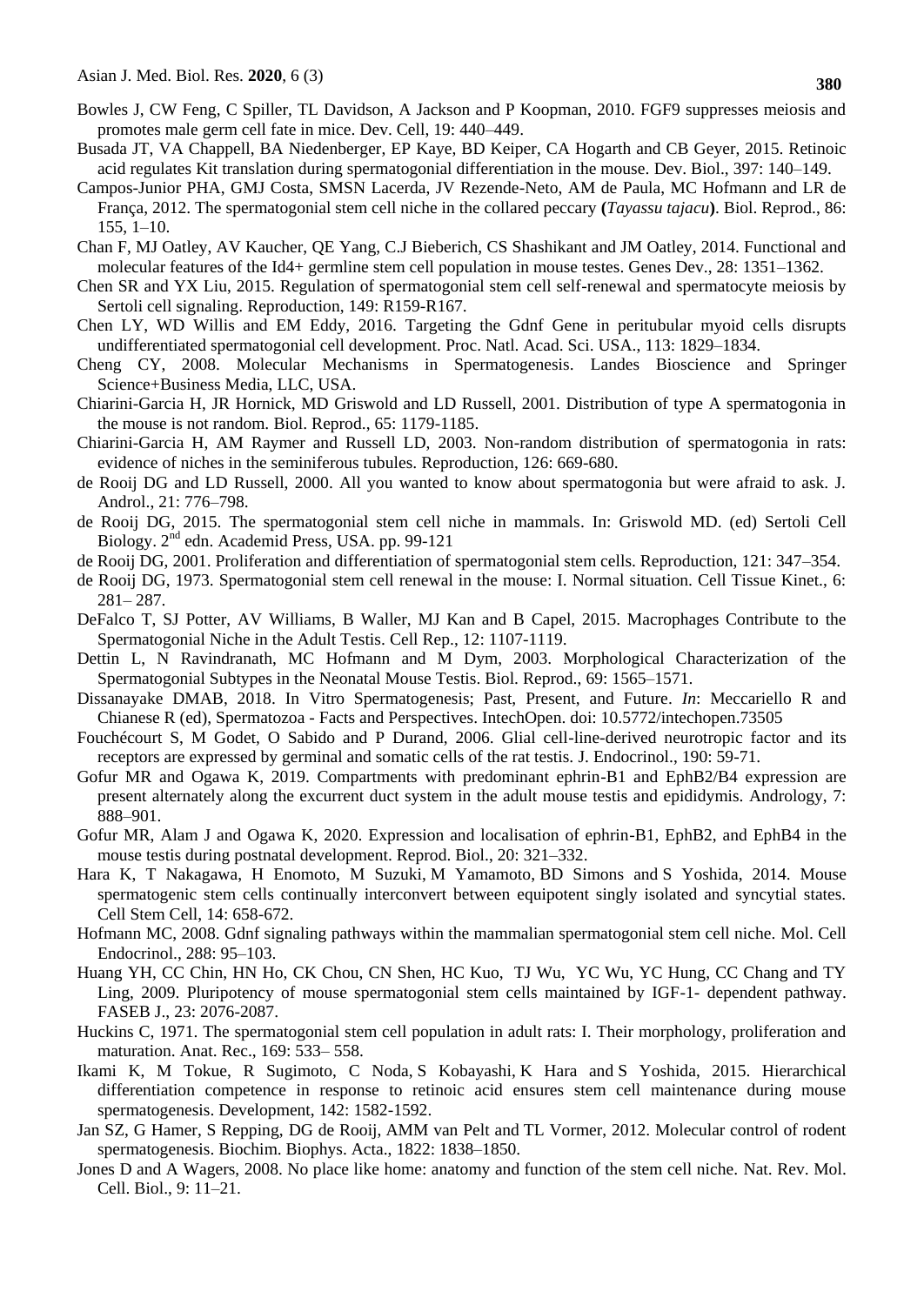- Kanatsu-Shinohara M and T Shinohara, 2013. Spermatogonial stem cell self-renewal and development. Annu. Rev. Cell. Dev. Biol., 29: 163–187.
- Kostereva N and MC Hofmann, 2008. Regulation of the spermatogonial stem cell niche. Reprod. Domest. Anim., 43: 386-392.
- ubota H, MR Avarbock and RL Brinster, 2004. Growth factors essential for self-renewal and expansion of mouse spermatogonial stem cells. Proc. Natl. Acad. Sci. USA., 101: 16489-94.
- Kubota H and RL Brinster, 2018. Spermatogonial stem cells. Biol. Reprod., 99: 52-74.
- La H, J Mäkelä, A Chan, FJ Rossello, CM Nefzger, JMD Legrand, MD Seram, JM Polo and RM Hobbs, 2018. Identification of dynamic undifferentiated cell states within the male germline. Nat. Commun., 9: 2819.
- Martin LA and M Seandel, 2013. Propagation of adult SSCs: from mouse to human. Biomed. Res. Int., 2013: 384734.
- Meistrich ML and ME van Beek, 1993. Spermatogonial stem cells. *In*: Desjardins, C., Ewing, L.L. (Eds.), Cell and Molecular Biology of the Testis. Oxford Univ. Press, New York, pp. 266– 295.
- Meng X, M Lindahl, ME Hyvönen, M Parvinen, DG de Rooij, MW Hess, A Raatikainen-Ahokas, K Sainio, H Rauvala, M Lakso, JG Pichel, H Westphal, M Saarma and H Sariola, 2000. Regulation of cell fate decision of undifferentiated spermatogonia by GDNF. Science, 287: 1489-1493.
- Morrison SJ and AC Spradling, 2008. Stem cells and niches: mechanisms that promote stem cell maintenance throughout life. Cell, 132: 598-611.
- Müller L, MP Kowalewski, IM Reichler, E Kollár and O Balogh, 2017. Different expression of leptin and IGF1 in the adult and prepubertal testis in dogs. Reprod. Dom. Anim., 52: 187–192.
- Nagano MC, 2003. Homing efficiency and proliferation kinetics of male germ line stem cells following transplantation in mice. Biol. Reprod., 69: 701–707.
- Nakagawa T, Y Nabeshima and S Yoshida, 2007. Functional identification of the actual and potential stem cell compartments in mouse spermatogenesis. Dev. Cell, 12: 195–206.
- Nakagawa T, M Sharma, Y Nabeshima, RE Braun and S Yoshida, 2010. Functional hierarchy and reversibility within the murine spermatogenic stem cell compartment. Science, 328: 62–67.
- Oatley JM and RL Brinster, 2012. The germline stem cell niche unit in mammalian testes. Physiol. Rev., 92: 577-95.
- Oatley JM, MJ, Oatley, MR, Avarbock, JW Tobias and RL Brinster, 2009. Colony stimulating factor 1 is an extrinsic stimulator of mouse spermatogonial stem cell self-renewal. Development, 136: 1191-1199.
- Ogawa T, 2011. Sep;Spermatogonial stem cells and in vitro spermatogenesis. Reprod. Med. Biol., 10: 175-178.
- Pellegrini M, D Filipponi, M Gori, F Barrios, F Lolicato, P Grimaldi, P Rossi, EA Jannini, R Geremia and S Dolci, 2008. ATRA and KL promote differentiation toward the meiotic program of male germ cells. Cell Cycle, 7: 3878–3888.
- Phillips BT, K Gassei and KE Orwig, 2010. Spermatogonial stem cell regulation and spermatogenesis. Phil. Trans. R. Soc. B., 365: 1663–1678.
- Potten CS and M Loeffler, 1990. Stem cells: attributes, cycles, spirals, pitfalls, and uncertainties. Lessons for and from the crypt. Development, 110: 1001-1020
- Potter SJ and T DeFalco, 2017. Role of the testis interstitial compartment in spermatogonial stem cell function. Reproduction, 153: R151-R162.
- Reinwald Y, J Bratt and AE Haj, 2016. Pluripotent stem cells and their dynamic niche. *In*: Tomizawa M (ed), Pluripotent Stem Cells - From the Bench to the Clinic. Intechopen. doi: 10.5772/62671
- Sada A, A Suzuki, H Suzuki and Y Saga, 2009. The RNA-binding protein NANOS2 is required to maintain murine spermatogonial stem cells. Science, 325: 1394–1398.
- Schofield R, 1978. The relationship between the spleen colony-forming cell and the haemopoietic stem cell. Blood Cells, 4: 7–25.
- Schulze C, 1979. Morphological characteristics of the spermatogonial stem cells in man. Cell Tissue Res., 198: 191–199.
- Shinohara T, KE Orwig, MR Avarbock and RL Brinster, 2001. Remodeling of the postnatal mouse testis is accompanied by dramatic changes in stem cell number and niche accessibility. Proc. Natl. Acad. Sci. USA., 98: 6186–6191.
- Smith LB and WH Walker, 2014. The regulation of spermatogenesis by androgens. Semin. Cell Dev. Biol., 30:  $2 - 13$ .
- Suzuki H, A Sada, S Yoshida and Y Saga, 2009. The heterogeneity of spermatogonia is revealed by their topology and expression of marker proteins including the germ cell-specific proteins Nanos2 and Nanos3. Dev. Biol., 336: 222–231.